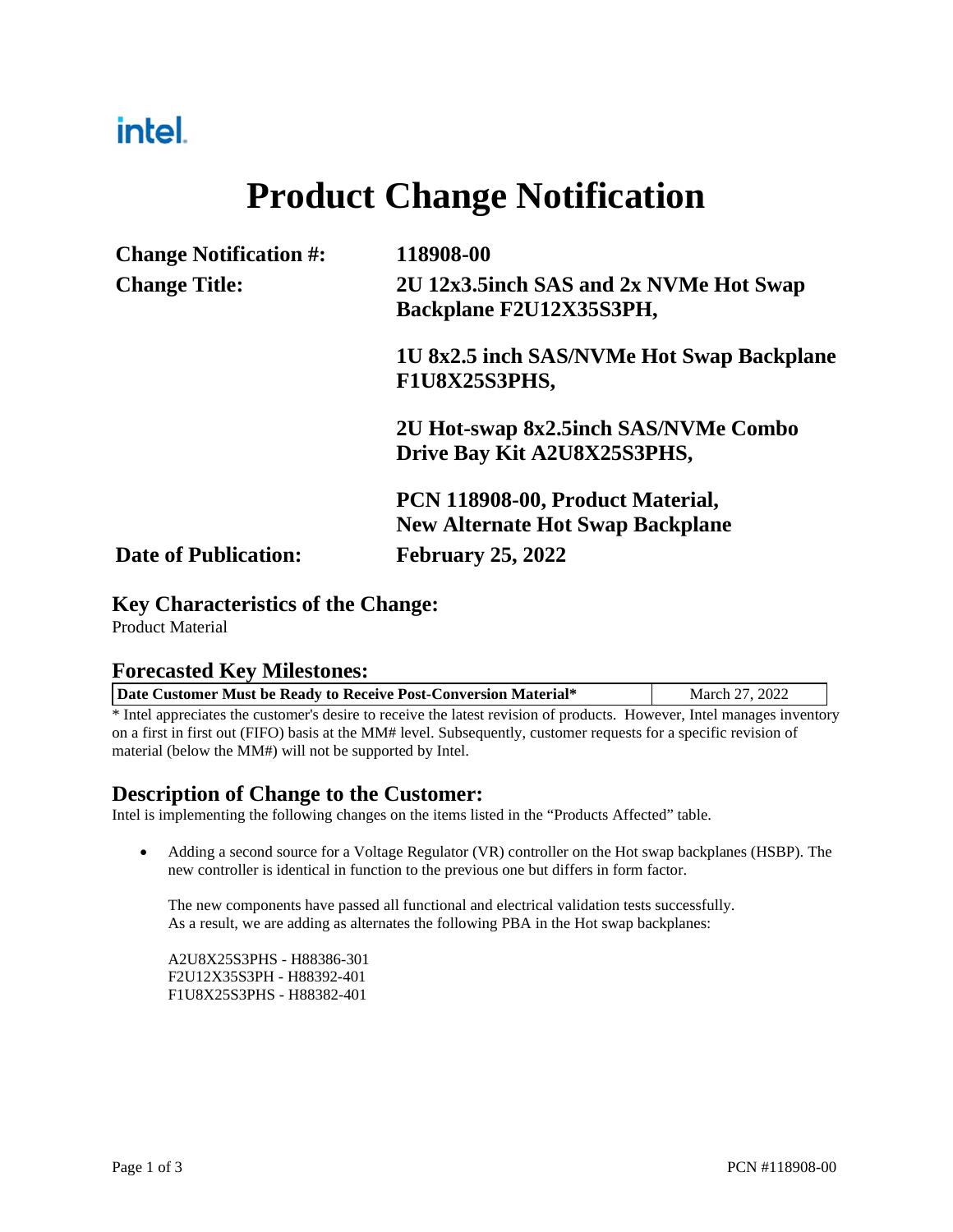### **Customer Impact of Change and Recommended Action:**

Intel anticipates no impact to customers.

Please contact your local Intel Field Sales Representative if you have any further questions about these changes.

| <b>Marketing</b><br><b>Name</b>                                   | <b>Product Code</b> | MM#    | <b>Pre Change</b><br>TA | <b>Pre Change</b><br><b>PBA</b>        | <b>Post Change</b><br>TA | <b>Post Change</b><br><b>PBA</b>                     |
|-------------------------------------------------------------------|---------------------|--------|-------------------------|----------------------------------------|--------------------------|------------------------------------------------------|
| 2U Hot-swap<br>$8x2.5$ inch<br>SAS/NVMe<br>Combo Drive<br>Bay Kit | A2U8X25S3PHS        | 955858 | J12659-008              | H88386-252<br>H88386-253<br>H88386-311 | J12659-009               | H88386-252<br>H88386-253<br>H88386-311<br>H88386-301 |
| $1U$ $8x2.5$ inch<br><b>SAS/NVMe Hot</b><br>Swap Backplane        | <b>F1U8X25S3PHS</b> | 955868 | J11107-008              | H88382-351<br>H88382-352<br>H88382-411 | J11107-009               | H88382-351<br>H88382-352<br>H88382-411<br>H88382-401 |
| $2U$ 12x3.5 $inch$<br>SAS and 2x<br>NVMe Hot Swap<br>Backplane    | F2U12X35S3PH        | 955869 | J10383-006              | H88392-351<br>H88392-411               | J10383-007               | H88392-351<br>H88392-411<br>H88392-401               |

#### **Products Affected/Intel Ordering Codes:**

### **PCN Revision History:**

**Date of Revision: Revision Number: Reason:**

## February 25, 2022 00 00 Originally Published PCN